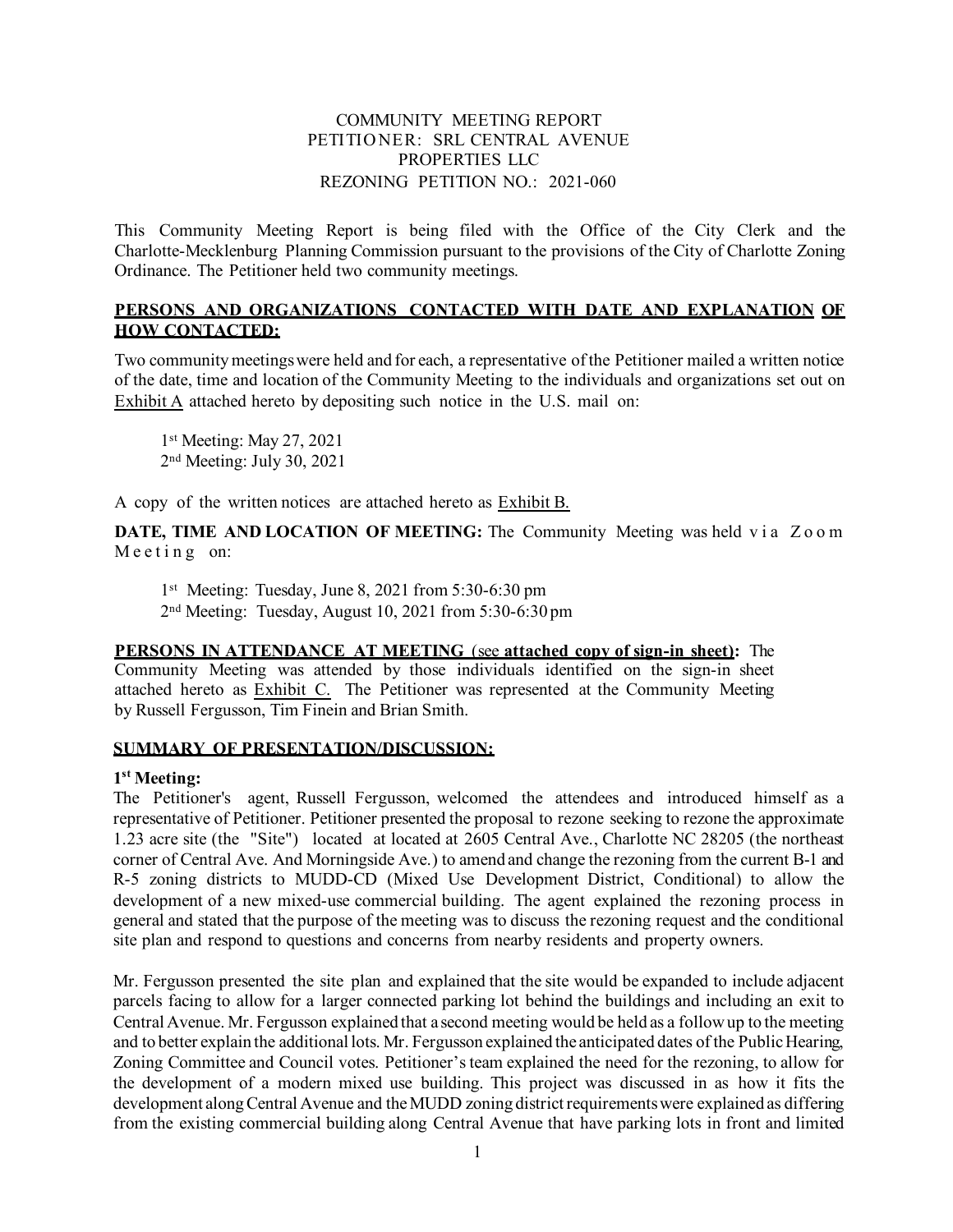pedestrian interaction. Due to the relatively small attendance the presentation evolved into a discussion format with question and answers for the attendees. Matters regarding the area's general development and the impact of this petition were discussed. Many attendees were generally supportive of the plan. In particular there were positive comments on the redevelopment and better utilization of the lot, which is currently an older gas station use. Positive discussion was also had regarding the parking plan and having access to Central Avenue as well as Morningside. Petitioner's agent explained the driveway placement to align with existing commercial driveway on Morningside Dr. Community members raised questions about the location of the patio and minimization of potential noise created by the new uses. Parking was discussed including pros and cons of too little or too much parking. One attendee raised concerns that the development might increase traffic through Plaza Midwood.

The potential to save some of the existing trees to remain as a buffer between the lot and the closest single family residential was discussed. Theere was also discussion about the potential for neighbors to be engaged in the landscaping of a special landscaping area to help buffer the project from the residential neighbors. There was also a discussion of the exclusion of certain uses that petitioner and community agree would be inappropriate including adult entertainment and automotive repair type uses. For each of these topics petitioner explained the thought behind the site plan and discussed ways to address concerns in a revised site plan. Petitioner will follow up with the Plaza Midwood Neighborhood Association and its land use committee.

Included in attendance were approximately two petitioner representatives and approximately six area residents, some partially attending, including several residential neighbors.

### **2nd Meeting:**

The Petitioner's agent, Russell Fergusson, welcomed the attendees and introduced himself as a representative of Petitioner. Petitioner presented the proposal to rezone seeking to rezone the approximate 2.56 acre site, (the "Site"), an increase from the prior 1.23 acre plan located at located at 2605 Central Ave., Charlotte NC 28205 (the northeast corner of Central Ave. And Morningside Ave.) to amend and change the rezoning from the current B-1 and R-5 zoning districts to MUDD-CD (Mixed Use Development District, Conditional) to allow the development of a new mixed-use commercial building. The agent explained the rezoning process in general and stated that the purpose of the meeting was to discuss the rezoning request and the conditional site plan and respond to questions and concerns from nearby residents and property owners.

Mr. Fergusson presented the site plan and explained that the site had been expanded to include the adjacent parcels facing to allow for a larger connected parking lot behind the buildings and including an exit to Central Avenue. Mr. Fergusson explained that this second meeting was an opportunity to better explain the additional lots. Mr. Fergusson explained the anticipated dates of the Public Hearing, Zoning Committee and Council votes. Petitioner's team explained the need for the rezoning, to allow for the development of a modern mixed-use building. Tim Finein spoke to the architectural aspects of the project. Due to the relatively small attendance the presentation evolved into a discussion format with question and answers for the attendees. Matters regarding the area's general development and the impact of this petition were discussed. The Principal owner of the Petitioner, Stefan Latorre spoke regarding the plans generally and addressed concerns over the type of tenant and enforcement of lease provisions to make sure tenants are compliant with the lease and not causing issues with neighbors. He spoke to his long time presence on the block with his law offices and desire to continue his presence in the future. Many attendees had attended the first meeting and/or an informal meeting on site held between the community meetings for neighbors on Morningside Dr. Again everyone was generally supportive of the plan. The same general topics as the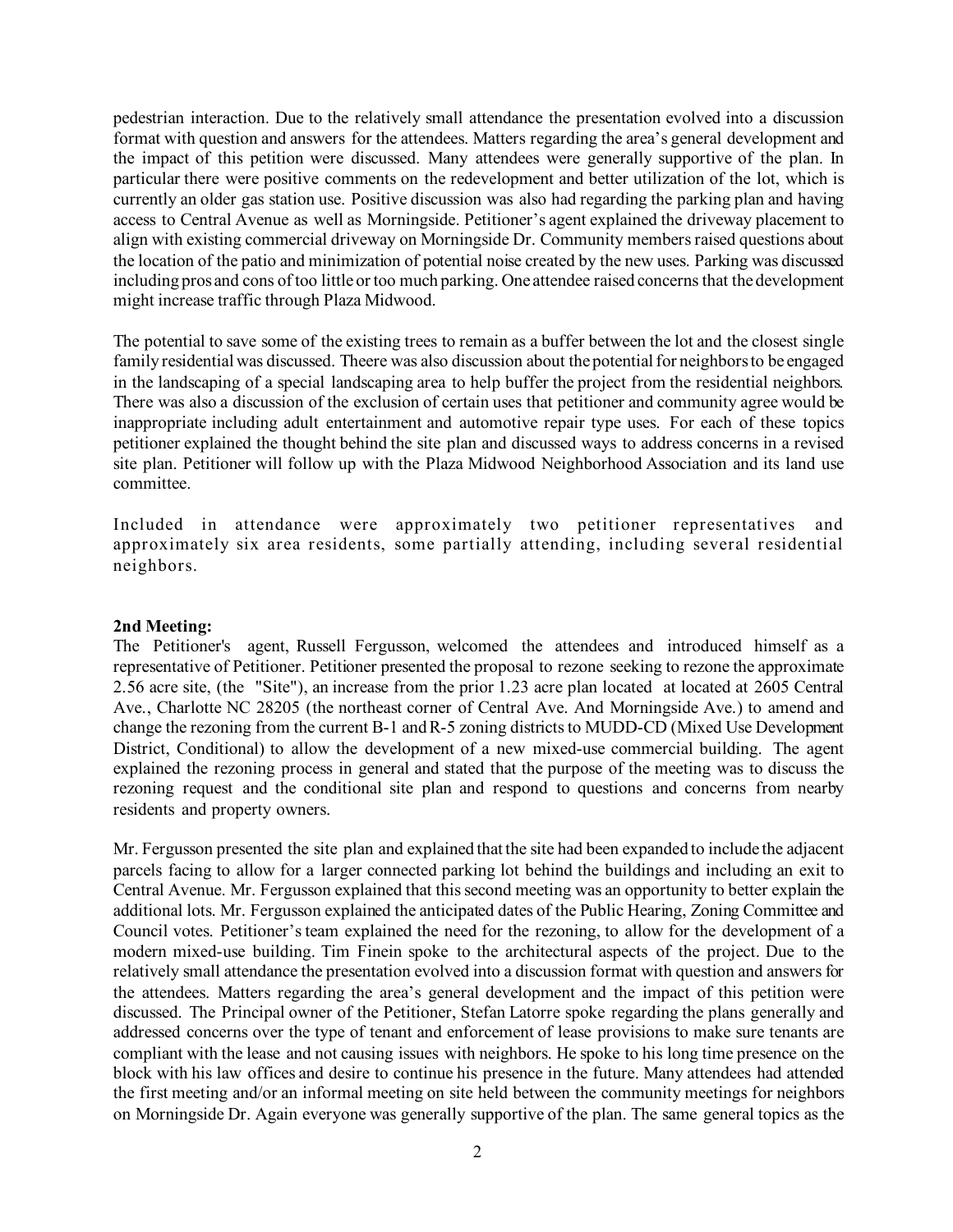first meeting were briefly discussed. Community members raised questions about the gas station and the possibility that the development would involve environmental remediation, although petitioners were not able to confirm this at this stage. There was also discussion about the potential for neighbors to be engaged in the landscaping of a special landscaping area to help buffer the project from the residential neighbors. Petitioner will follow up with the Plaza Midwood Neighborhood Association and its land use committee.

Included in attendance were approximately four petitioner representatives and approximately five residents, some partially attending, including several residential neighbors.

Respectfully submitted, this 16<sup>th</sup> day of August, 2021.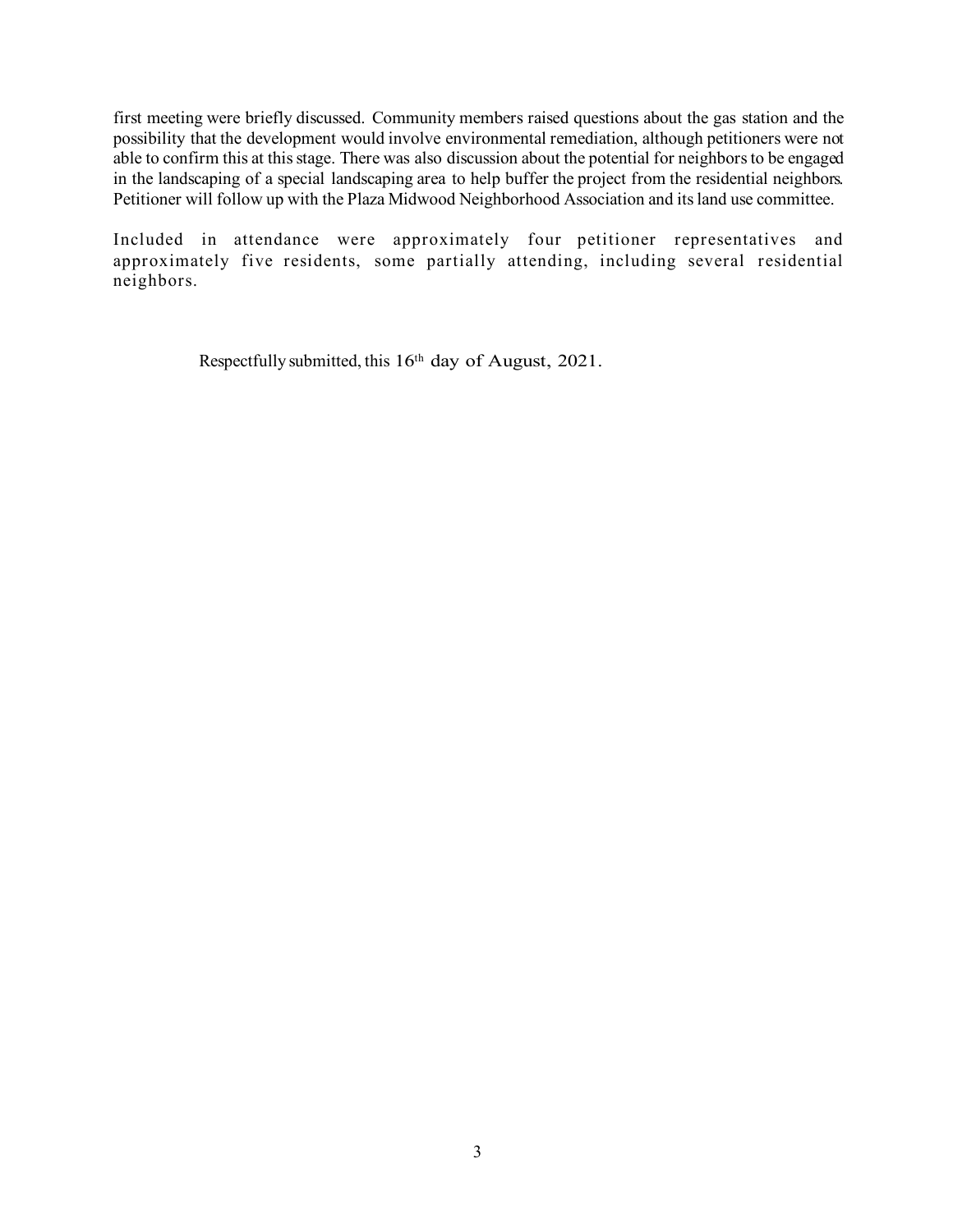List of Property Owners Provided by the Charlotte-Mecklenburg Planning Department and Based on Current Tax Records

| ×.                 |
|--------------------|
|                    |
| P<br>٠<br>Ħ<br>    |
|                    |
| m                  |
| 脂<br>883           |
| ٠                  |
|                    |
|                    |
| ı<br>٠             |
| ₩                  |
| ᄟ<br>Ħ<br>. .<br>٠ |
|                    |
|                    |
| Ŧ                  |
| н                  |
|                    |
|                    |
| ı                  |
|                    |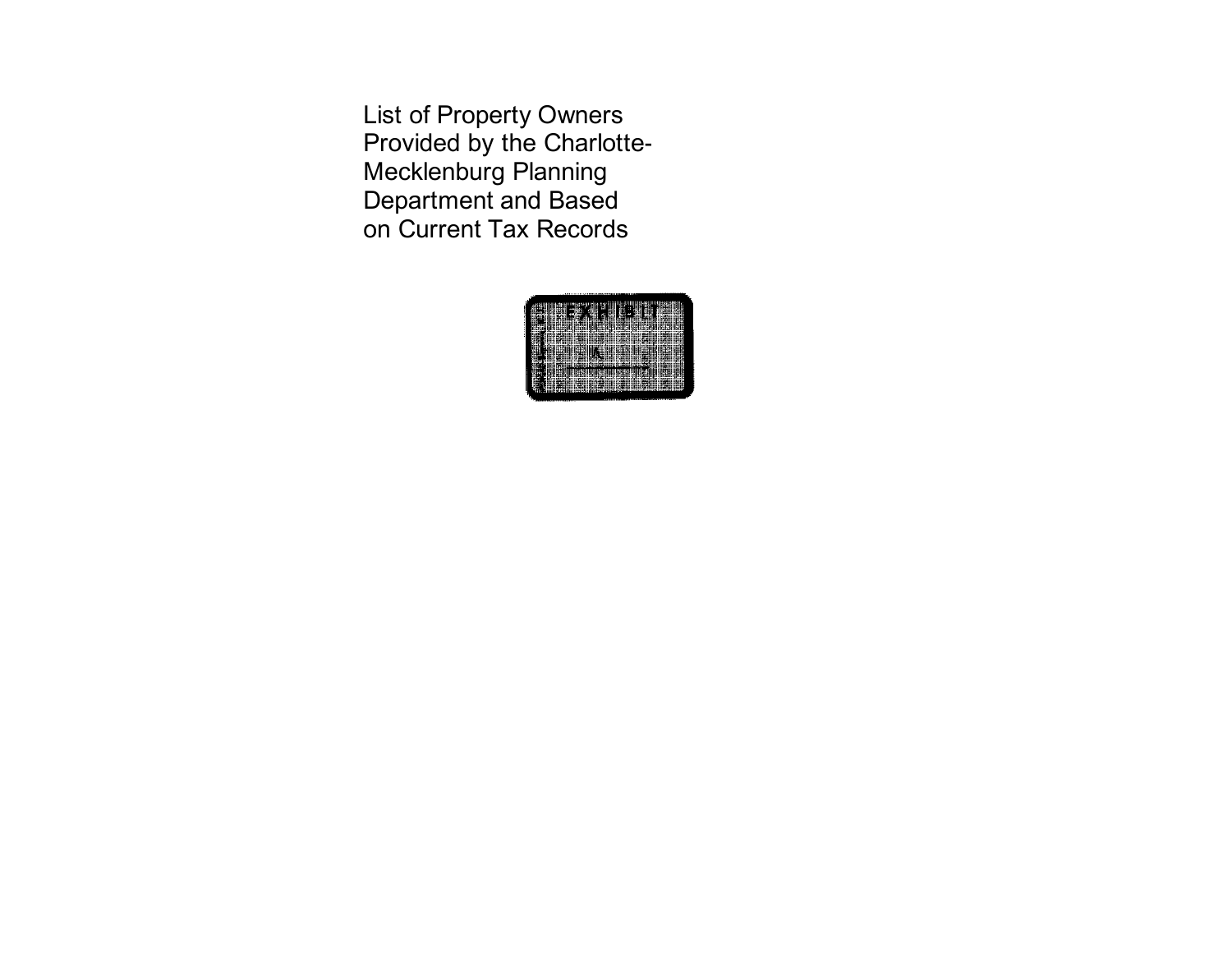| 2021-060 TAXPID           |                   | <b>OWNERLASTN</b>                               | <b>OWNERFIRST</b>        | <b>COWNERFIRS</b>     | <b>COWNERLAST</b>        | MAILADDR1                   | MAILADDR2 CITY |                 |           | <b>STATE ZIPCODE</b> |
|---------------------------|-------------------|-------------------------------------------------|--------------------------|-----------------------|--------------------------|-----------------------------|----------------|-----------------|-----------|----------------------|
| 2021-060                  | 09508105 MRAZ     |                                                 | PAUL J JR                | <b>MARGARET H</b>     | MRAZ                     | 1628 CLUB RD                |                | CHARLOTTE NC    |           | 28205                |
| 2021-060                  | 09508106          | <b>ROGERS</b>                                   | MARGARET DULIN           |                       |                          | 1624 CLUB RD                |                | CHARLOTTE NC    |           | 28205                |
| 2021-060                  | 09508107          | MILLER                                          | <b>DANIEL NEIL</b>       | <b>CHRISTINA DAWN</b> | MILLER                   | 1620 CLUB RD                |                | CHARLOTTE NC    |           | 28205                |
| 2021-060                  | 09508108 AVANT    |                                                 | PAULINE                  |                       |                          | 914 CLIFTON ST              |                | CHARLOTTE       | <b>NC</b> | 28217                |
| 2021-060                  | 09508109          | <b>STONE</b>                                    | JOANNE M DOUGHERTY       | <b>RANDY E</b>        | <b>STONE</b>             | 212 W MATTHEWS ST UNIT 101  |                | MATTHEWS        | <b>NC</b> | 28105                |
| 2021-060                  | 09508110 PRISCO   |                                                 | <b>GEORGE</b>            |                       |                          | 2501 CENTRAL AVE            |                | CHARLOTTE       | <b>NC</b> | 28212                |
| 2021-060                  | 09508111          | AABC MORNINGSIDE LLC                            |                          |                       |                          | 500 E MOREHEAD ST STE 230   |                | CHARLOTTE       | <b>NC</b> | 28202                |
| 2021-060                  |                   | 09508112 AABC MORNINGSIDE LLC                   |                          |                       |                          | 500 E MOREHEAD ST STE 230   |                | CHARLOTTE       | <b>NC</b> | 28202                |
| 2021-060                  |                   | 09508113 AABC MORNINGSIDE LLC                   |                          |                       |                          | 500 E MOREHEAD ST STE 230   |                | CHARLOTTE       | <b>NC</b> | 28202                |
| 2021-060                  | 09508114 YOUNG    |                                                 | WILLIAM OLIVER           | <b>SARA ABIGAIL</b>   | LITTRELL                 | 1621 MORNINGSIDE DR         |                | CHARLOTTE       | <b>NC</b> | 28205                |
| 2021-060                  | 09508115 MAJERUS  |                                                 | RICHARD MARC             | <b>BROOKE</b>         | <b>VERTIN</b>            | 1625 MORNINGSIDE DR         |                | CHARLOTTE NC    |           | 28205                |
| 2021-060                  |                   | 09508116 OWANESIAN                              | <b>CHRISTOPHER A</b>     | <b>LINDSAY F</b>      | OWANESIAN                | 1629 MORNINGSIDE DR         |                | CHARLOTTE       | <b>NC</b> | 28205                |
| 2021-060                  |                   | 09508117 CHOTKOWSKI                             | <b>MATTHEW A</b>         | KEIRSTEN W            | <b>CHOTKOWSKI</b>        | 1633 MORNINGSIDE DR         |                | CHARLOTTE NC    |           | 28205                |
| 2021-060                  | 09508118 SEMAN    |                                                 | <b>CRAIG M</b>           |                       |                          | 4901 PLUM NEARLY LN         |                | CHARLOTTE       | <b>NC</b> | 28211                |
| 2021-060                  |                   | 09508119 LOWRANCE LEGACEY LLC                   |                          |                       |                          | PO BOX 620072               |                | CHARLOTTE NC    |           | 28262                |
| 2021-060                  |                   | 09508122 AABC MORNINGSIDE LLC                   |                          |                       |                          | 500 E MOREHEAD ST STE 230   |                | CHARLOTTE       | <b>NC</b> | 28202                |
| 2021-060                  | 09509214 WILLSON  |                                                 | JENNIFER M               |                       |                          | 1644 MORNINGSIDE DR         |                | CHARLOTTE NC    |           | 28205                |
| 2021-060                  | 09509215 JONES    |                                                 | <b>WENDAL SMITH</b>      |                       |                          | 1642 MORNINGSIDE DR         |                | CHARLOTTE       | <b>NC</b> | 28205                |
| 2021-060                  | 09509216 BENDER   |                                                 | JAMES A                  | SHANNON N             | <b>GILBERT</b>           | 1636 MORNINGSIDE DR         |                | CHARLOTTE NC    |           | 28205                |
| 2021-060                  | 09509217          | <b>MANCI</b>                                    | WILLIAM                  | <b>STEVEN</b>         | WALL                     | 1632 MORNINGSIDE DR         |                | CHARLOTTE       | <b>NC</b> | 28205                |
| 2021-060                  | 09509218 KELLEY   |                                                 | <b>WANDA SWIFT</b>       |                       |                          | 1624 MORNINGSIDE DR         |                | CHARLOTTE NC    |           | 28205                |
| 2021-060                  | 09509219 SALEM    |                                                 | <b>GEORGE PATRICK JR</b> | MAGGIE HELENA SALEM   | <b>ROBERTS</b>           | 178 AUTUMN FALLS DR         |                | <b>CLOVER</b>   | SC        | 29710                |
| 2021-060                  |                   | 09509220 SRL CENTRAL AVENUE PROPERTIES LLC      |                          |                       |                          | 2629 CENTRAL AVENUE         |                | CHARLOTTE NC    |           | 28205                |
| 2021-060                  |                   | 09509221 SRL CENTRAL AVENUE PROPERTIES LLC      |                          |                       |                          | 2629 CENTRAL AVENUE         |                | CHARLOTTE       | NC        | 28205                |
| 2021-060                  |                   | 09509222 SRL CENTRAL AVENUE PROPERTIES LLC      |                          |                       |                          | 2629 CENTRAL AVENUE         |                | CHARLOTTE       | <b>NC</b> | 28205                |
| 2021-060                  | 09509223 RIZK     |                                                 | <b>ANTOINE N</b>         | <b>ELIE N</b>         | <b>RIZK</b>              | 1200 MATTHEWS PLANTATION DR |                | <b>MATTHEWS</b> | <b>NC</b> | 28105                |
| 2021-060                  |                   | 09509224 SRL HOLDINGS LLC                       |                          |                       |                          | 2629 CENTRAL AVE            |                | CHARLOTTE       | <b>NC</b> | 28205                |
| 2021-060                  |                   | 09509226 SRL HOLDINGS LLC                       |                          |                       |                          | 2629 CENTRAL AVE            |                | CHARLOTTE       | NC        | 28205                |
| 2021-060                  |                   | 09509227 SRL HOLDINGS LLC                       |                          |                       |                          | 2629 CENTRAL AVE            |                | CHARLOTTE       | <b>NC</b> | 28205                |
| 2021-060                  |                   | 09509228 VERA REALTY LLC                        |                          |                       |                          | PO BOX 5327                 |                | CHARLOTTE       | <b>NC</b> | 28299                |
| 2021-060                  |                   | 09509229 VERA REALTY LLC                        |                          |                       |                          | <b>PO BOX 5327</b>          |                | CHARLOTTE       | <b>NC</b> | 28299                |
| 2021-060                  |                   | 09509231 SRL HOLDING LLC                        |                          |                       |                          | 2629 CENTRAL AVE            |                | CHARLOTTE       | <b>NC</b> | 28205                |
| 2021-060                  | 09509232 EARLE    |                                                 | AMANDA CATHLEEN          |                       |                          | 1623 LOGIE AVE              |                | CHARLOTTE       | <b>NC</b> | 28205                |
| 2021-060                  |                   | 09509233 SOUTHEAST BUSINESS CONSULTANTS INC     |                          |                       |                          | 1900 TOWNSEND AVE           |                | CHARLOTTE       | NC        | 28205                |
| 2021-060                  |                   | 09509234 BRINSON JR                             | <b>RONALD L</b>          |                       |                          | 1631 LOGIE AV               |                | CHARLOTTE       | <b>NC</b> | 28205                |
| 2021-060                  | 09509235 ELLIOT   |                                                 | REYNOLDS MICHAEL         | REBECCA               | DAVENPORT                | 1635 LOGIE AVE              |                | CHARLOTTE NC    |           | 28205                |
| 2021-060                  |                   | 09509236 BRICKENDYER INVESTMENTS LLC            |                          |                       |                          | 11220 ELM LN STE 200        |                | CHARLOTTE       | <b>NC</b> | 28277                |
| 2021-060                  | 09509237 SETZER   |                                                 | <b>JACOBE</b>            |                       |                          | 1705 LOGIE AVE              |                | CHARLOTTE       | <b>NC</b> | 28205                |
| 2021-060                  | 09509238 RICE     |                                                 | MARY C                   |                       |                          | 1709 LOGIE AVE              |                | CHARLOTTE       | NC        | 28205                |
| 2021-060                  | 09509239 FANELTY  |                                                 | <b>GREGORY T</b>         |                       | AMY C TROY               | 1713 LOGIE AVE              |                | CHARLOTTE       | <b>NC</b> | 28205                |
| 2021-060                  | 09509253 SENK     |                                                 | ADAM                     |                       |                          | 2606 ROLAND ST              |                | CHARLOTTE       | <b>NC</b> | 28205                |
| 2021-060                  | 09509254 PETERSEN |                                                 | <b>COLIN E</b>           |                       |                          | 2616 ROLAND ST              |                | CHARLOTTE       | <b>NC</b> | 28205                |
| 2021-060                  | 09509255 ACERNI   |                                                 | ALEXANDRIA LEIGH         |                       |                          | 2620 ROLAND ST              |                | CHARLOTTE       | <b>NC</b> | 28205                |
| 2021-060                  | 09509256 MCGRATH  |                                                 | SARAH E                  |                       |                          | 2610 ROLAND ST              |                | CHARLOTTE       | <b>NC</b> | 28205                |
| 2021-060                  | 09509257 MANGUM   |                                                 | <b>TAMARAK</b>           | <b>TODD M SR</b>      | MANGUM                   | 1628 MORNINGSIDE DR         |                | CHARLOTTE       | NC        | 28205                |
| 2021-060                  |                   | 12902301 CCC OF CHARLOTTE LLC                   |                          |                       |                          | 18914 HALYARD POINTE LANE   |                | CORNELIUS       | <b>NC</b> | 28031                |
| 2021-060                  |                   | 12902302 CCC OF CHARLOTTE LLC                   |                          |                       |                          | 18914 HALYARD POINTE LANE   |                | CORNELIUS       | <b>NC</b> | 28031                |
| 2021-060                  | 12902325 DAVIS    |                                                 | JONATHAN NEIL            |                       |                          | 1515 MORNINGSIDE DR         |                | CHARLOTTE       | <b>NC</b> | 28205                |
| 2021-060                  | 12902326 SALEM    |                                                 | <b>GEORGE PATRICK JR</b> | MAGGIE HELENA SALEM   | <b>ROBERTS</b>           | 178 AUTUMN FALLS DR         |                | <b>CLOVER</b>   | SC        | 29710                |
| 2021-060 12902328 SALEM   |                   |                                                 | <b>GEORGE PATRICK JR</b> | MAGGIE HELENA SALEM   | <b>ROBERTS</b>           | 178 AUTUMN FALLS DR         |                | <b>CLOVER</b>   | SC        | 29710                |
| 2021-060 12904128 LARAWAY |                   |                                                 | PATRICK SPAULDING        | <b>KELLY HAMILTON</b> | LARAWAY                  | 2445 STONEY RUN DR          |                | OAKBORO         | <b>NC</b> | 28129                |
| 2021-060 12904129 TURNER  |                   |                                                 | <b>MARTHA FLORENCE</b>   |                       |                          | 1512 IVEY DR                |                | CHARLOTTE NC    |           | 28205                |
| 2021-060                  | 12904130 SHAFFER  |                                                 | <b>APRILLE L</b>         | <b>WENDI LYNN</b>     | <b>WILLIAMS</b>          | 1518 IVEY DR                |                | CHARLOTTE NC    |           | 28205                |
| 2021-060                  |                   | 12904201 VALENTINO LLC % JAMES F YOUNG          |                          |                       |                          | 2600-F CENTRAL AVE          |                | CHARLOTTE NC    |           | 28205                |
| 2021-060                  |                   | 12904202 BRINKMANN                              | <b>HERBERT C</b>         | JESSICA R             | BRINKMANN                | 1508 MORNINGSIDE DR         |                | CHARLOTTE NC    |           | 28205                |
| 2021-060 12904223 NELSON  |                   |                                                 | ALLEN R                  | AMY L                 | NELSON                   | 1509 IVEY DR                |                | CHARLOTTE NC    |           | 28205                |
| 2021-060                  | 12904224 FENNELL  |                                                 | JEANNIE M                | <b>TRUSTEE UNDER</b>  | <b>JEANNIE M FENNELL</b> | <b>1513 IVEY DR</b>         |                | CHARLOTTE NC    |           | 28205                |
| 2021-060                  | [12904225 HOSEIN] |                                                 | VANESSA                  |                       |                          | 1517 IVEY DR                |                | CHARLOTTE NC    |           | 28205                |
| 2021-060                  | 12904226 HOANG    |                                                 | PHAN M                   | <b>NIKKIT</b>         | TRAN                     | 9616 HOOD RD                |                | CHARLOTTE NC    |           | 28215                |
| 2021-060                  |                   | 12904227 VALENTINO LLC                          |                          |                       |                          | 2600 CENTRAL AVE            |                | CHARLOTTE NC    |           | 28205                |
|                           |                   | 2021-060 12904228 VALENTINO LLC % JAMES F YOUNG |                          |                       |                          | 2600 F CENTRAL AVE          |                | CHARLOTTE NC    |           | 28205                |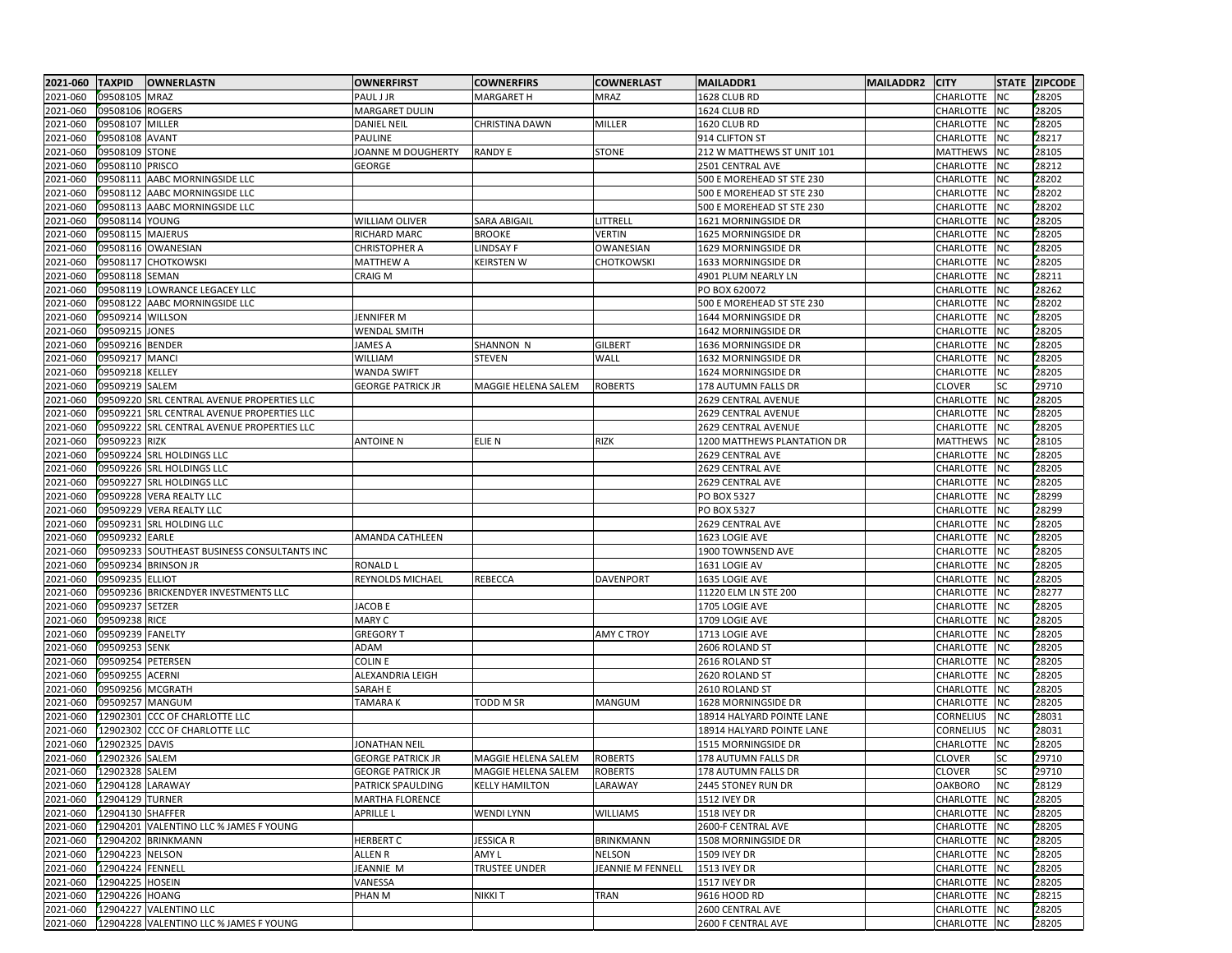| 2021-060 | <b>ORGANIZATION_NAME</b>                          |             | FIRST_NAME LAST_NAME | STREET_ADDRESS         | UNIT_NUM       | <b>CITY</b>  | <b>STATE</b> | <b>ZIP</b> |
|----------|---------------------------------------------------|-------------|----------------------|------------------------|----------------|--------------|--------------|------------|
| 2021-060 | <b>Advent Coworking</b>                           | Kevin       | Giriunas             | 1925 Chatham Ave.      |                | Charlotte    | <b>NC</b>    | 28205      |
| 2021-060 | Belmont                                           | Ted         | Castano              | 3505 Central Ave       |                | Charlotte    | <b>NC</b>    | 28205      |
| 2021-060 | <b>Chantilly Neighborhood Association</b>         | Jonathan    | Story                | 2414 Bay St.           |                | Charlotte    | <b>NC</b>    | 28205      |
| 2021-060 | <b>Chantilly Neighborhood Association</b>         | <b>Rick</b> | Winiker              | 2101 Shenandoah Ave    |                | Charlotte    | <b>NC</b>    | 28205      |
| 2021-060 | <b>Chantilly Neighborhood Association</b>         | <b>Rick</b> | Winiker              | 2121 Chesterfield Av   |                | Charlotte    | <b>NC</b>    | 28205      |
| 2021-060 | Commonwealth                                      | Larry       | Nabatoff             | 1208 The Plaza         |                | Charlotte    | <b>NC</b>    | 28205      |
| 2021-060 | Commonwealth-Morningside Neighborhood Association | Allen       | Nelson               | 1509 Ivey Dr           |                | Charlotte    | <b>NC</b>    | 28205      |
| 2021-060 | Commonwealth-Morningside Neighborhood Association | jeannie     | fennell              | 1513 Ivey Dr           |                | charlotte    | <b>NC</b>    | 28205      |
| 2021-060 | Commonwealth-Morningside Neighborhood Association | Joseph      | Sweeney              | 2416 Commonwealth Ave  |                | Charlotte    | <b>NC</b>    | 28205      |
| 2021-060 | Commonwealth-Morningside Neighborhood Association | Shane A.    | Johnson              | 1308 Morningside Dr    |                | Charlotte    | <b>NC</b>    | 28205      |
| 2021-060 | Commonwealth Park Neighborhood Association        | <b>Ben</b>  | Kinney               | 3112 Commonwealth Av   |                | Charlotte    | <b>NC</b>    | 28205      |
| 2021-060 | Commonwealth Park Neighborhood Association        | Debra       | Gilbert              | 1360 Carolyn Dr        |                | Charlotte    | <b>NC</b>    | 28205      |
| 2021-060 | Commonwealth Park Neighborhood Association        | Katharine   | Ormont               | 3127 Barnhill Dr       |                | Charlotte    | <b>NC</b>    | 28205      |
| 2021-060 | Country Walk Homeowners Association               | Constance   | Smith                | 1240 Woodland Dr       |                | Charlotte    | <b>NC</b>    | 28205      |
| 2021-060 | <b>Crestdale Community Organization</b>           | Harvey      | Boyd                 | 1318 Saint Julien St   |                | Charlotte    | <b>NC</b>    | 28205      |
| 2021-060 | <b>International House</b>                        | Johnelle    | Causwell             | 1817 Central Avenue    | #215           | Charlotte    | <b>NC</b>    | 28205      |
| 2021-060 | Merry Oaks                                        | Nancy       | Pierce               | 1637 Flynnwood Dr      |                | Charlotte    | <b>NC</b>    | 28205      |
| 2021-060 | Merry Oaks                                        | Raymond     | Youngblood           | 2221 Arnold Drive      |                | Charlotte    | <b>NC</b>    | 28205      |
| 2021-060 | Midwood Central POA                               | Tom         | Warshauer            | 1530 Tippah Park Court |                | Charlotte    | <b>NC</b>    | 28205      |
| 2021-060 | <b>MONA</b>                                       | Sharon      | Farrelly             | 3230 Draper Ave        |                | Charlotte    | <b>NC</b>    | 28205      |
| 2021-060 | <b>Picardy Homeowners Association</b>             | Gina        | Collias              | 1717 Kensington Dr     |                | Charlotte    | <b>NC</b>    | 28205      |
| 2021-060 | Plaza Midwood                                     | Jessica     | Moreno               | 1817 Central Avenue    |                | Charlotte    | <b>NC</b>    | 28205      |
| 2021-060 | Plaza Midwood                                     | Maggie      | Bean                 | 1713 Truman Road       |                | Charlotte    | <b>NC</b>    | 28205      |
| 2021-060 | Plaza Midwood                                     | Zyquandra   | <b>Bradley</b>       | 1403 Eastcrest Drive   | T <sub>2</sub> | Charlotte    | <b>NC</b>    | 28205      |
| 2021-060 | Plaza Midwood Land Use Group                      | Phillip     | Gussman              | 2008 Winter Street     |                | Charlotte    | <b>NC</b>    | 28205      |
| 2021-060 | Plaza Midwood Merchants Association               | Clifton     | Castelloe            | 2630 Country Club Ln   |                | Charlotte    | <b>NC</b>    | 28205      |
| 2021-060 | Plaza Midwood Merchants Association               | Lesa        | Kastanas             | 1512 Central Ave       | Unit A         | Charlotte    | <b>NC</b>    | 28205      |
| 2021-060 | Plaza Midwood Neighborhood Association            | Adam        | Doerr                | 1926 Truman Road       |                | Charlotte    | <b>NC</b>    | 28205      |
| 2021-060 | Plaza Midwood Neighborhood Association            | Adam        | Richman              | 1914 Dunhill Dr        |                | Charlotte    | <b>NC</b>    | 28204      |
| 2021-060 | Plaza Midwood Neighborhood Association            | Hamilton    | Cort                 | 2000 Winter St.        |                | Charlotte    | <b>NC</b>    | 28205      |
| 2021-060 | Plaza Midwood Neighborhood Association            | Karen       | Van Sickler          | 1525 Thomas Avenue     |                | Charlotte    | <b>NC</b>    | 28205      |
| 2021-060 | Plaza Midwood Neighborhood Association            | Karl        | Celis                | 1817 Hamorton Place    |                | Charlotte    | <b>NC</b>    | 28205      |
| 2021-060 | Plaza Midwood Neighborhood Association            | PMNA        |                      | 1914 Dunhill Dr        |                | Charlotte    | <b>NC</b>    | 28204      |
| 2021-060 | Plaza Midwood Neighbrohood Association            | Lisa        | Proud                | 2836 Georgia Ave       |                | Charlotte    | <b>NC</b>    | 28205      |
| 2021-060 | Plaza Midwood Shows Up                            | Jenna       | Thompson             | 2012 Hamorton PI       |                | Charlotte NC |              | 28205      |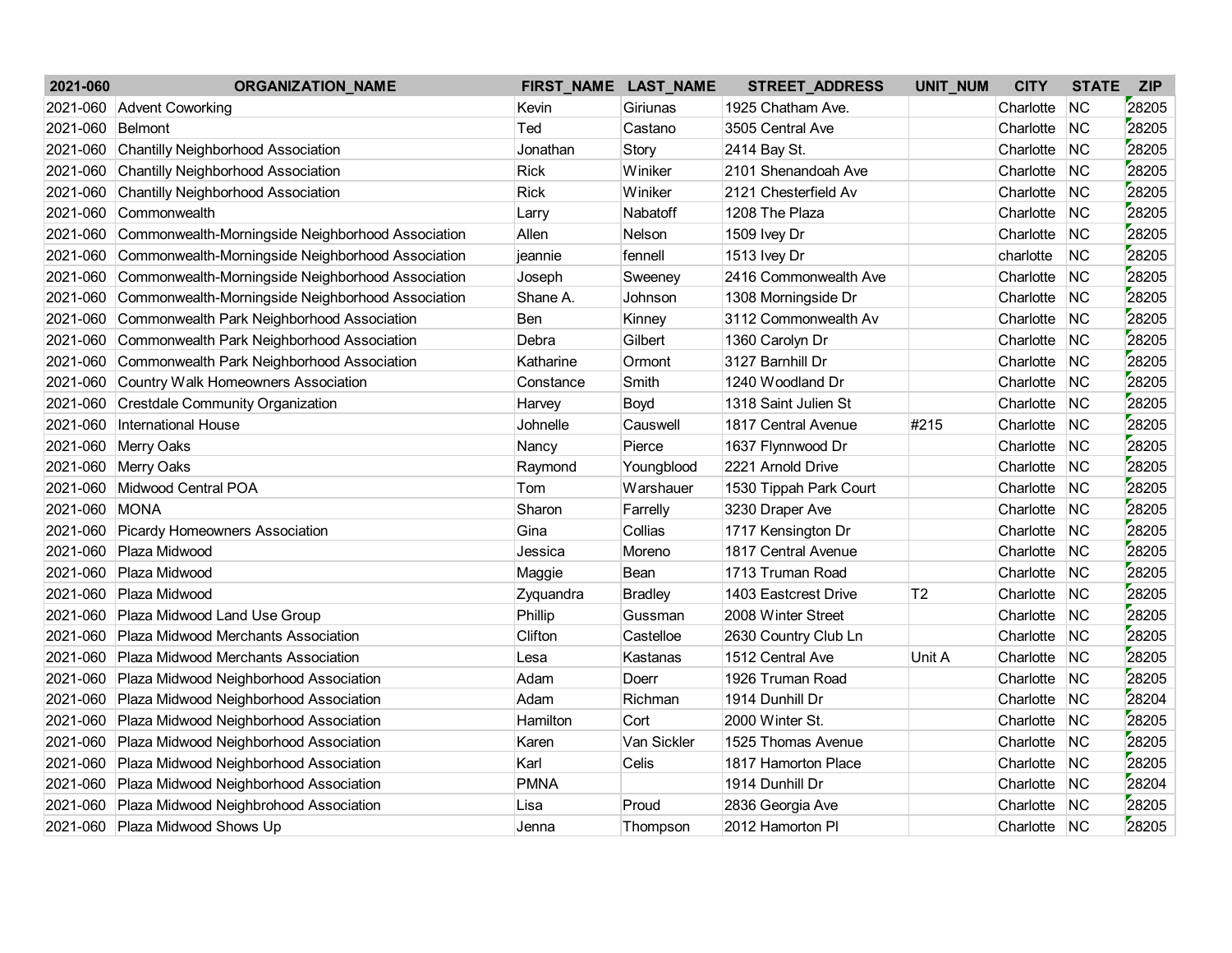

# **NOTICE TO INTERESTED PARTIES**

# ● **COMMUNITY MEETING FOR ZONING PETITION #2021-060**

**Subject:** Community Meeting - Rezoning Petition filed by SRL Central Avenue Properties LLC to rezone approximately 1.23 acres located at 2605 Central Ave., Charlotte NC 28205 (the northeast corner of Central Ave. And Morningside Ave.) to amend and change the rezoning from the current B-1 and R-5 zoning districts to MUDD-CD (Mixed Use Development District, Conditional) to allow the development of a new mixed-use commercial building.

**Date and Time of Meeting:** Tuesday, June 8, 2021 from 5:30-6:30 pm (Zoom/RSVP will receive reply with digital link to meeting login also copied below)

**Place of Meeting**: We will have the meeting on Zoom in compliance with Covid-19 provisions. Please RSVP to me via email at **[rwf@russellwfergusson.com](mailto:rwf@russellwfergusson.com)** and please include "Central Ave Community" Meeting" in the subject line.

**Petitioner**: SRL Central Avenue Properties LLC **Petition No.:** RZP-2021-060

Dear Neighbors and Community Leaders:

I am assisting SRL Central Avenue Properties LLC (the "Petitioner") with a Rezoning Petition filed with the Charlotte Planning, Design & Development Department seeking to rezone an approximately 1.23 acre site with two parcels, one of which is vacant (the "Site") located at the corner of Central Ave. and Morningside Dr. (2605 Central Ave) zoning districts to a conditional MUDD-CD zoning district. The purpose of the rezoning is to permit the development of a mixed use building for commercial uses including office, retail and restaurant uses. The site includes the gas station, adjacent retail building and the residential lot behind the gas station.

In accordance with the requirements of the City of Charlotte Zoning Ordinance, the Petitioner is holding a Community Meeting prior to the Public Hearing on this Rezoning Petition to discuss this rezoning proposal with nearby property owners and organizations. The Charlotte Planning, Design and Development Department's records indicate that either you are a representative of a registered neighborhood organization or an owner of property that is near the Site.

On behalf of the Petitioner, we give you notice that representatives of the Petitioner will hold a Community Meeting regarding this Rezoning Petition via Zoom on **Tuesday, June 8, 5:30-6:30 pm.** We look forward to sharing this rezoning proposal with you and to answering any questions, you may have with respect to this Rezoning Petition. The rezoning information can be accessed online on the Charlotte City Planning Website under "2020 Petitions" or:

<https://charlottenc.gov/planning/Rezoning/RezoningPetitions/2021Petitions/Pages/2021-060.aspx>

If you cannot attend the meeting at this time, but are interesting in the petition, please contact me directly.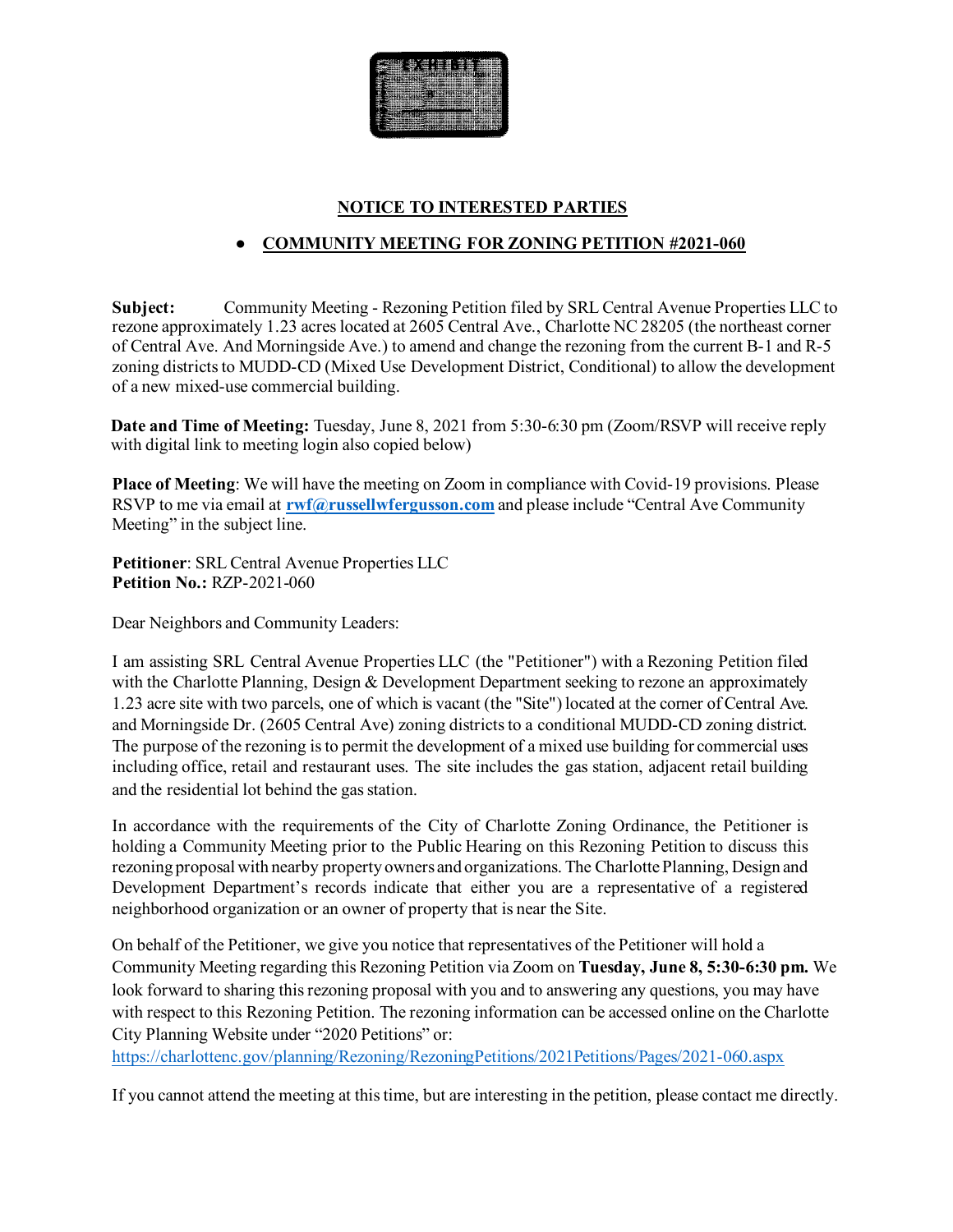In the meantime, should you have any questions or comments about this matter, please contact me.

Russell W. Fergusson, P.O. Box 5645, Charlotte, NC 28299 Email[: rwf@russellwfergusson.com](mailto:rwf@russellwfergusson.com) Phone: (704) 234-7488

Zoom Meeting Information

Topic: Community Meeting; Russell Fergusson's Zoom Meeting

Time: Jun 8, 2021 05:30 PM Eastern Time (US and Canada)

Join Zoom Meeting

<https://zoom.us/j/92472294851?pwd=STdaZzZtK2hwRk1Yb3lyWVNpYzAxdz09>

#### **Meeting ID: 924 7229 4851**

#### **Passcode: Central**

One tap mobile

+13126266799,,92472294851#,,,,\*8960647#US (Chicago)

+19292056099,,92472294851#,,,,\*8960647# US (New York)

Dial by your location

- +1 312 626 6799 US (Chicago)
- +1 929 205 6099 US (New York)
- +1 301 715 8592 US (Washington DC)
- +1 346 248 7799 US (Houston)
- +1 669 900 6833 US (San Jose)
- +1 253 215 8782 US (Tacoma)

Meeting ID: 924 7229 4851

Passcode: 8960647

Find your local number: https://zoom.us/u/adD3c0wRk1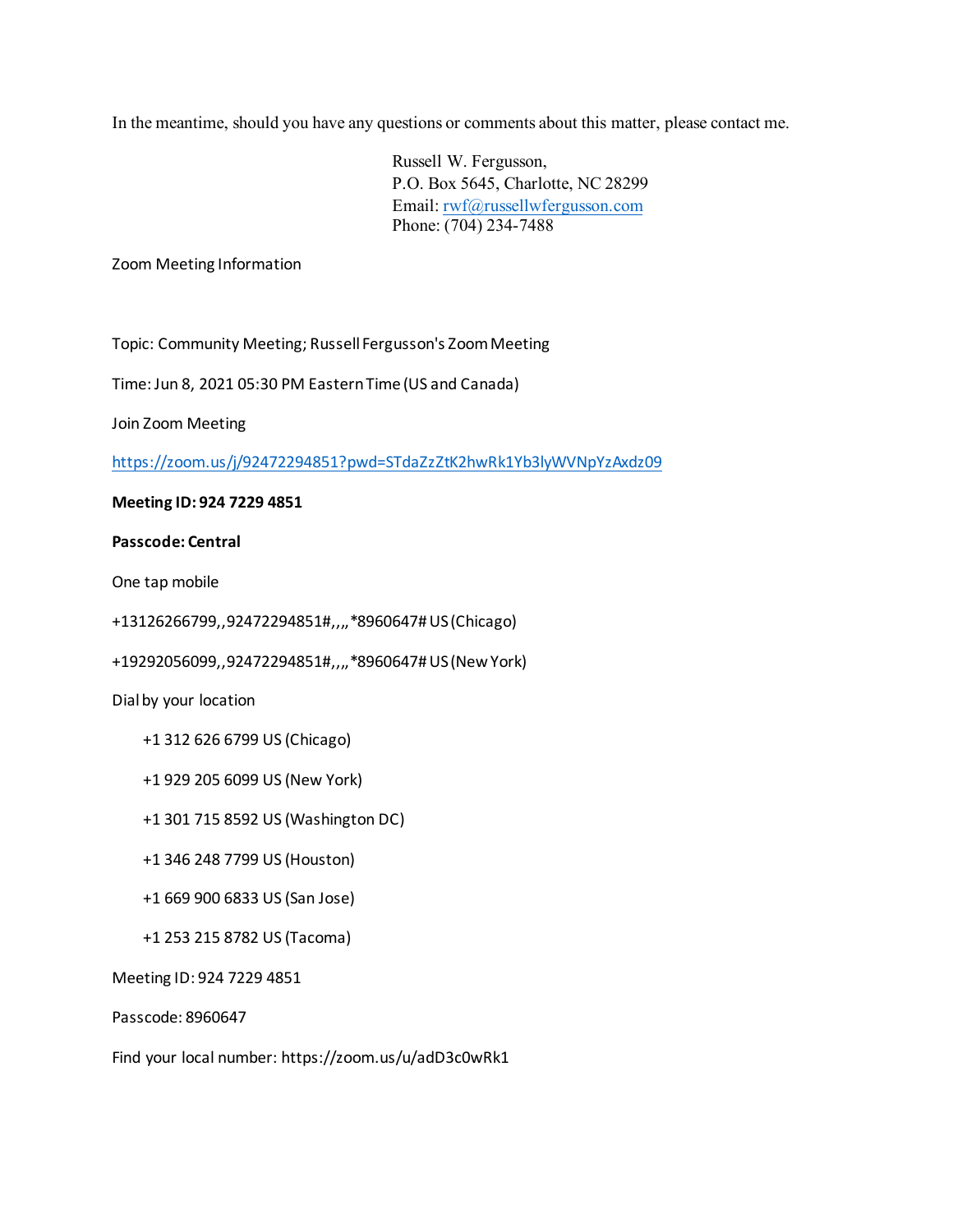cc: Councilmember Larken Egleston /Will Linville Planning Dept. Date Mailed: 5/27/2021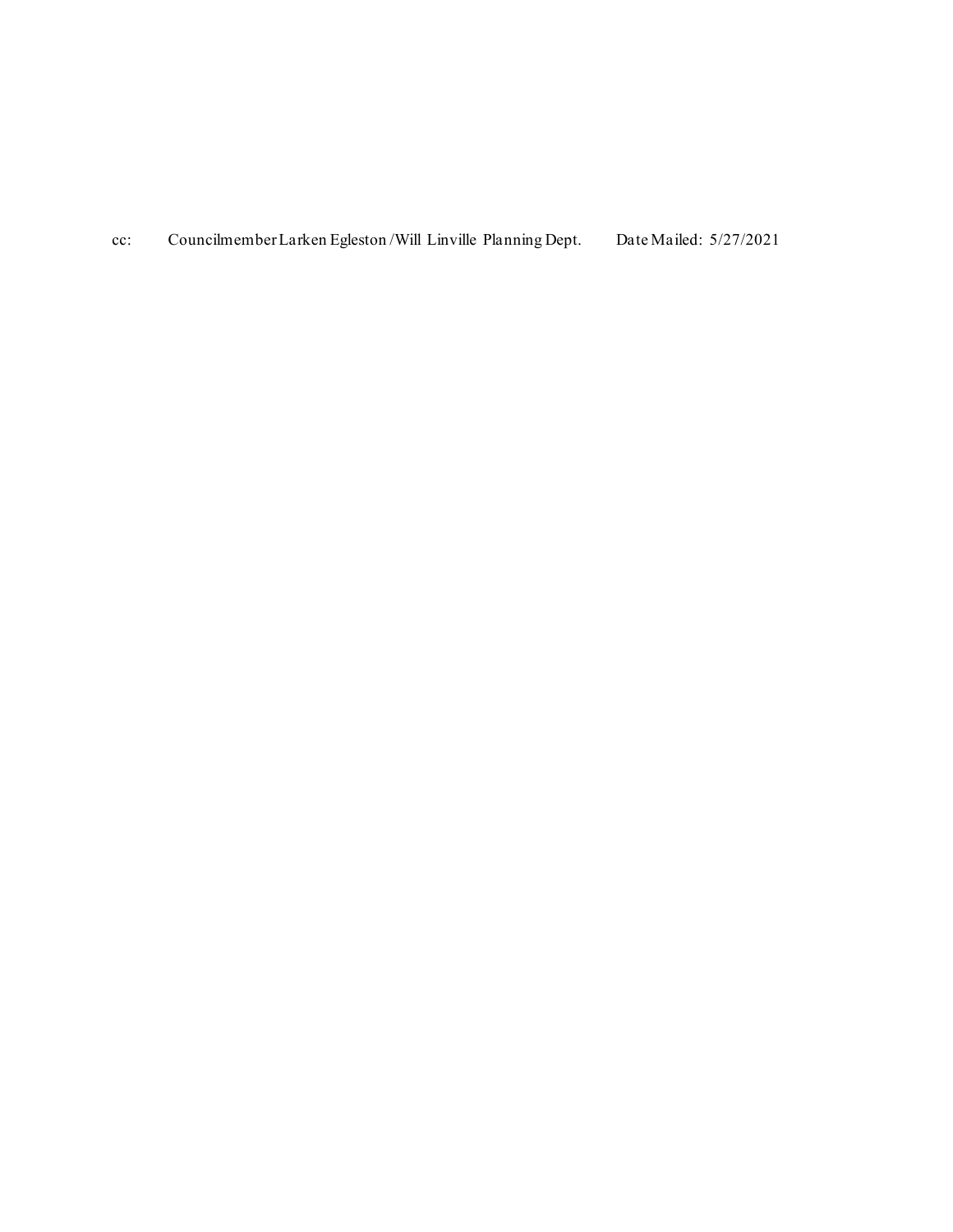## **NOTICE TO INTERESTED PARTIES**

## **COMMUNITY MEETING FOR ZONING PETITION #2021-060**

**Subject:** Second Community Meeting - Rezoning Petition filed by SRL Central Avenue Properties LLC to rezone approximately 2.56 acres located at 2605 Central Ave., Charlotte NC 28205 (the northeast corner of Central Ave. And Morningside Ave.) an including some lots fronting Central Ave., to amend and change the rezoning from the current B-1, B-2 and R-5 zoning districts to MUDD-CD (Mixed Use Development District, Conditional) to allow the development of a new mixed-use commercial building. Tax parcels included: Parcels # 09509222 09509221, 09509220, 09509224, 09509226, and 09509227.

**Date and Time of Meeting:** Tuesday, August 10, 2021 from 5:30-6:30 pm (Zoom/RSVP will receive reply with digital link to meeting login also copied below)

**Place of Meeting**: We will have the meeting on Zoom in compliance with Covid-19 provisions. **Please RSVP** to me **via email to [rwf@russellwfergusson.com](mailto:rwf@russellwfergusson.com)** and please include **"Central Ave Community Meeting"** in the subject line.

**Petitioner**: SRL Central Avenue Properties LLC **Petition No.:** RZP-2021-060

Dear Neighbors and Community Leaders:

I am assisting SRL Central Avenue Properties LLC (the "Petitioner") with a Rezoning Petition filed with the Charlotte Planning, Design & Development Department seeking to rezone an approximately 2.56 acre site with six parcels (the "Site") located at the corner of Central Ave. and Morningside Dr. (2605 Central Ave) zoning districts to a conditional MUDD-CD zoning district. The purpose of the rezoning is to permit the development of a mixed-use building for commercial uses including office, retail and restaurant uses. The site includes the gas station, adjacent retail building, the residential lot behind the gas station (1618 Morningside), and the Latorre Law Firm office buildings (2629 and 2701 Central Ave.). The law firm buildings have been included to accommodate a unified parking plan with Central Ave. access to facilitate better parking and traffic flow for all of the parcels. The law firm building shall remain.

In accordance with the requirements of the City of Charlotte Zoning Ordinance, the Petitioner is holding a Community Meeting prior to the Public Hearing on this Rezoning Petition to discuss this rezoning proposal with nearby property owners and organizations. The Charlotte Planning, Design and Development Department's records indicate that either you are a representative of a registered neighborhood organization or an owner of property that is near the Site.

On behalf of the Petitioner, we give you notice that representatives of the Petitioner will hold a Community Meeting regarding this Rezoning Petition via Zoom on **Tuesday, August 10, 5:30-6:30 pm.** We look forward to sharing this rezoning proposal with you and to answering any questions, you may have with respect to this Rezoning Petition. The rezoning information can be accessed online on the Charlotte City Planning Website under "2021 Petitions" or:

<https://charlottenc.gov/planning/Rezoning/RezoningPetitions/2021Petitions/Pages/2021-060.aspx>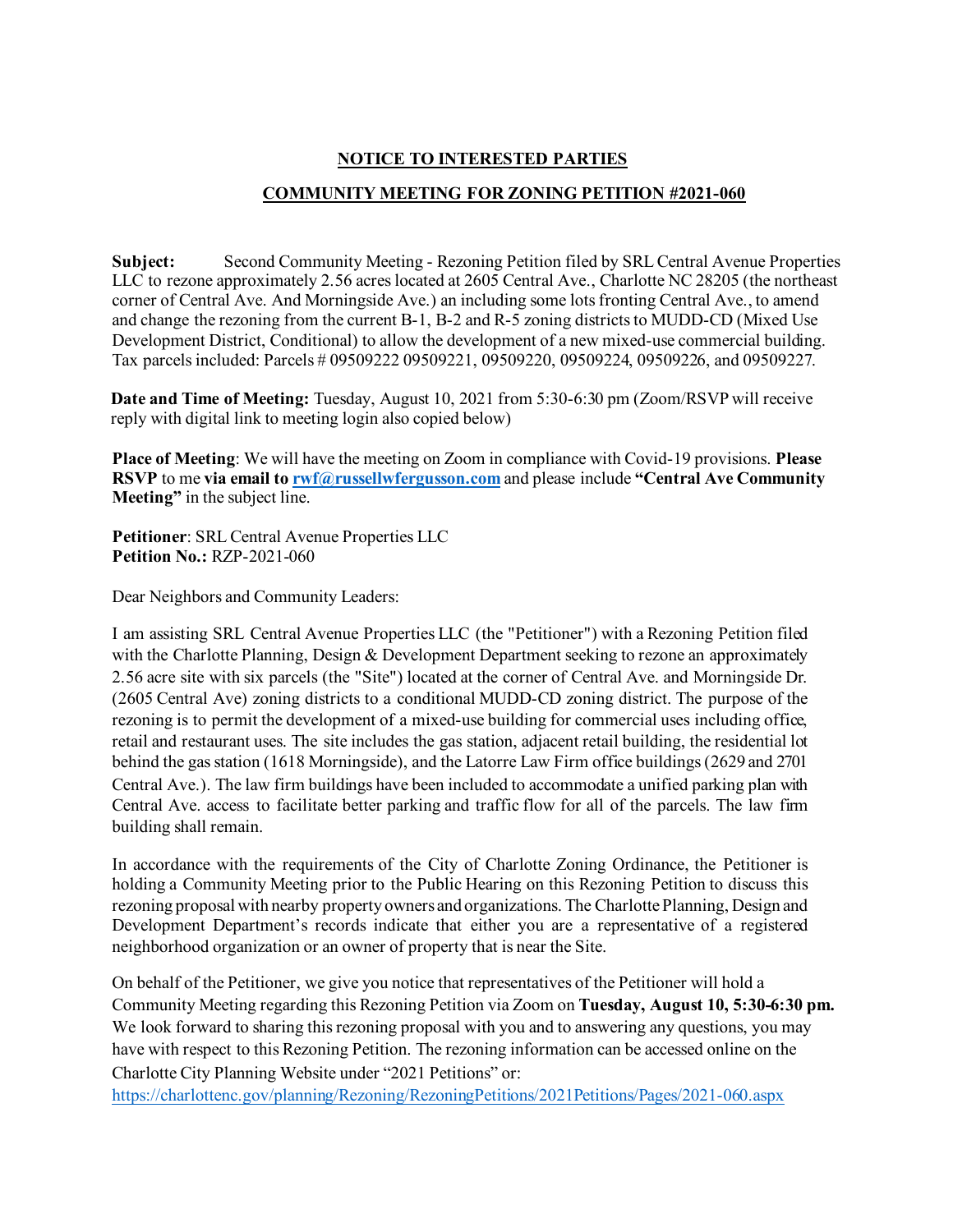If you cannot attend the meeting at this time, but are interesting in the petition, please contact me directly via email with your questions and comments. In the meantime, should you have any questions or comments about this matter, please contact me.

> Russell W. Fergusson, P.O. Box 5645, Charlotte, NC 28299 Email[: rwf@russellwfergusson.com](mailto:rwf@russellwfergusson.com) Phone: (704) 234-7488

Zoom Meeting Information

Russell Fergusson is inviting you to a scheduled Zoom meeting.

Topic: Russell Fergusson's Zoom Meeting Time: Aug 10, 2021 05:30 PM Eastern Time (US and Canada)

Join Zoom Meeting https://zoom.us/j/95111420859?pwd=emIzVWw4OFVOR0Y3SU45MWswWmxhdz09

Meeting ID: 951 1142 0859 **Passcode: Central** One tap mobile +13017158592,,95111420859#,,,,\*4015232# US (Washington DC) +13126266799,,95111420859#,,,,\*4015232# US (Chicago)

Dial by your location +1 301 715 8592 US (Washington DC) +1 312 626 6799 US (Chicago) +1 929 205 6099 US (New York) +1 253 215 8782 US (Tacoma) +1 346 248 7799 US (Houston) +1 669 900 6833 US (San Jose) Meeting ID: 951 1142 0859 Passcode: 4015232 Find your local number: https://zoom.us/u/abG2mV6BN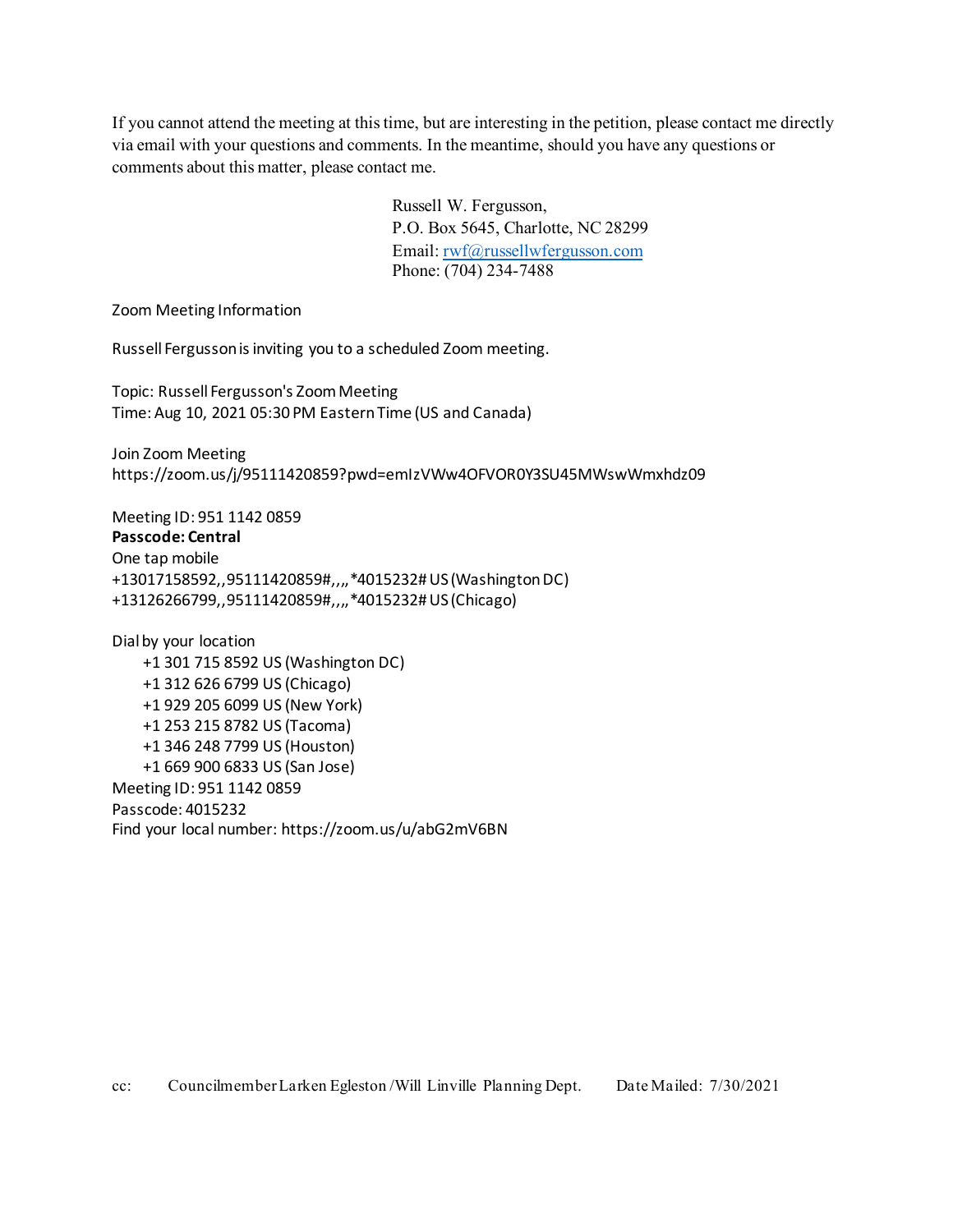# COMMUNITY MEETING ATTENDANCE REZONING PETITION NO.: 2021-060

Data Entry via Petitioner Agent, Russell Fergusson, via email and RSVP'sto Community Meeting using Zoom

## **2021-060 1st Community Meeting Attendance List: June 8, 2021:**

**Jennifer Willson**, 1644 Morningside Drive, Jenniferwillson@Yahoo.Com

**Rich Majerus [Majerusr@Queens.Edu](mailto:majerusr@queens.edu)** 1625 MORNINGSIDE DR CHARLOTTE NC 28205

**ADAM SENK** 2606 ROLAND ST CHARLOTTE NC 28205

**Lindsay Owanesian,** 1629 MORNINGSIDE DR CHARLOTTE NC 28205, **Lowanesian@Gmail.Com,** 

**Allen Nelson**, 1509 IVEY DR CHARLOTTE NC 28205 [Allen.R.Nelson@Gmail.Com](mailto:Allen.R.Nelson@Gmail.Com)

## **2021-060 2nd Community Meeting Attendance List; August 10, 2021:**

**Jennifer Willson**, 1644 Morningside Drive, Jenniferwillson@Yahoo.Com

*CRAIG M SEMAN [PLANETCADILLAC@GMAIL.COM](mailto:Planetcadillac@Gmail.Com)*

**Allen Nelson**, 1509 IVEY DR CHARLOTTE NC 28205 [Allen.R.Nelson@Gmail.Com](mailto:Allen.R.Nelson@Gmail.Com)

**Rich Majerus [Majerusr@Queens.Edu](mailto:majerusr@queens.edu)** 1625 MORNINGSIDE DR